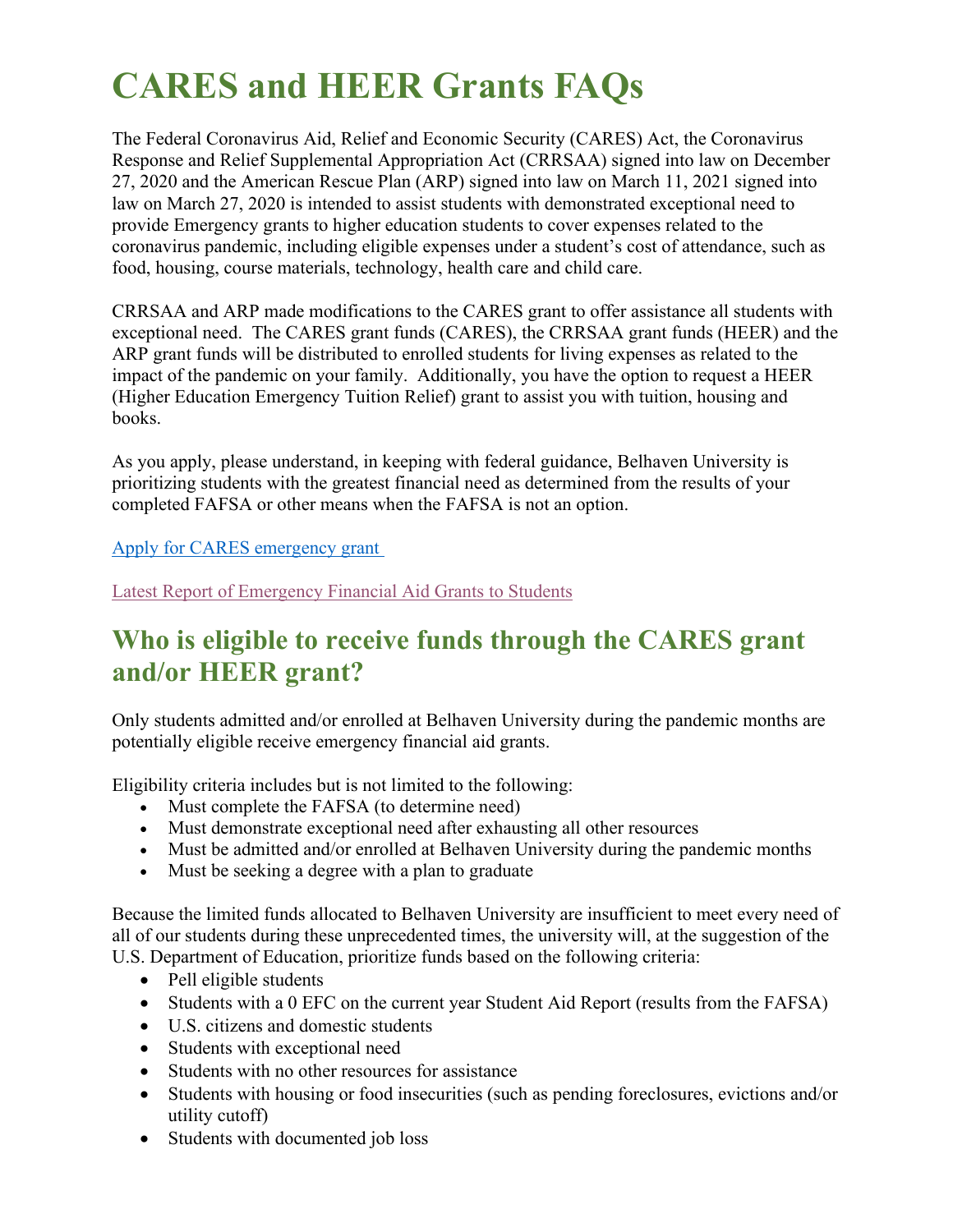## **What are eligible expenses for requesting emergency assistance through the CARES or HEER grants?**

Emergency financial aid grants are available to students experiencing financial hardships during the period of the coronavirus pandemic as related to outstanding tuition and living expenses; including eligible expenses under a student's cost of attendance, such as food, housing, course materials, technology, health care, and child care.

#### *Examples of expenses include:*

- *Technology for online courses*
- *Additional course materials*
- *Unexpected/extra travel costs*
- *Emergency or increased costs of child care*
- *Rent or Housing expenses*
- *Outstanding tuition*
- *General living expenses*

*Examples of expenses that are not considered as campus disruption expenses:*

- *Future tuition costs.*
- *Replacing wages from the loss of a job for you or your family is not an expense that is reimbursable since this is a change in your financial need and not an incurred expense.*

#### **Why am I being asked to complete a separate form or application?**

For the CARES and CRRSA Acts compliance, the university is required by the US Department of Education to confirm certain information before awarding the emergency grant monies.

### **Why is the amount I received less than what I requested?**

In keeping with guidance from the US Department of Education, Belhaven University is prioritizing students with the greatest financial need. Additionally, award amounts may be less than amounts requested based on available funding and/or reasonable expenses. Applications requesting excessive amounts may be required to document expense.

### **How is exceptional need assessed for emergency financial aid grants for students?**

All documented need requests will be considered, however, all resources, such as other available aid, will be also considered when determining those students with greatest, exceptional need. FOR EXAMPLE:

- Tuition assistance grants cannot be considered if there is no outstanding tuition
- Students without access to any other assistance will be prioritized above a student with thousands of dollars of assistance from other resources.